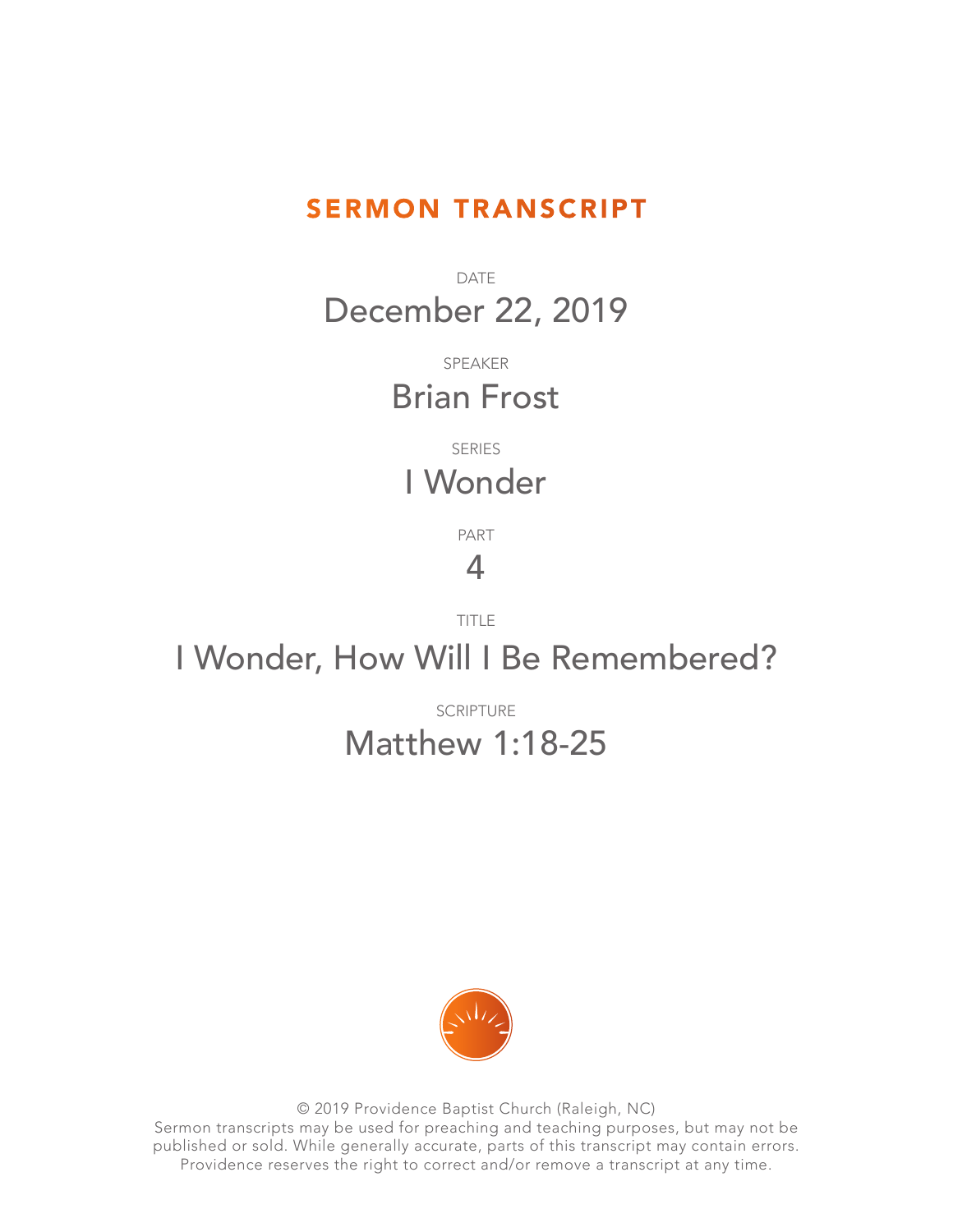Well, it is great to see you, Providence family, and if you're new here with us, a guest, welcome. We are thrilled that you have joined us and I hope this time will be really encouraging to you. If you don't know Christ as your savior and you're here perhaps just to learn who he is and what he did and what he said, I pray that this will be one more installment of truth that perhaps God is working in your life, that you too would come to believe and trust in Jesus Christ. If you were here last week, you know that you are blessed. I know that I was blessed and I want to just say thank you. I think it's so fitting for us to pause. As a people, we just keep rolling sometimes to the next thing, because there's always the next thing and yet God did an amazing thing last weekend, to be honest.

Many of you, I know, have been praying for people, you've been blessing people, you've been inviting people. There were over a thousand visitors last week that God used you to invite and to bring, and so I want to say thank you. And then for everybody who participated in serving, whether it was kids, whether it was all hospitality, the front doors or the food, then as you walked in, whether it was ushering, whether it was video room, I know there was a few people who spent literally the entire weekend in a back room and they didn't get to see it, because they were serving us, those who served with sound and audio and then obviously everybody on the stage who sang and played so beautifully, and it was just a remarkable thing. I just want you to know I'm so grateful for you. I'm thankful most of all that it's true, that the story of Christmas is true, that he did come, he did come to rescue us and he was successful.

He's the accomplished one and he's the hero and there's no rival. He's the only one. And so let's pray to him now, okay? Father in heaven, as we come to your word, we pray that you would do a work in our lives now as you did in many lives last weekend and even throughout the week. I pray, Father, for those in the room who've never trusted Christ, that this would be the day when they would see their need personally for a savior and that they would trust Jesus Christ. And for those of us who have, I pray that this would be a day where you would inspire us, in particular with your sympathy towards us, your gifts that you sent to us, but also the reward and honor that you give to those who believe you, it's your word, and who live it out. And so I pray that you would be gracious to everybody who was here last weekend who heard the gospel of Jesus, so they can be forgiven of their sin, and pray that you would bring that to fruition, that people would trust Jesus.

And we pray now that as we open your word, that you would open up our eyes, that you would open up our hearts, that as we read it, God, would you help us first, not to ask the question if we like it, but do we believe it? We know it's your word. I know it's your word. And so by your spirit, would you take this word and would you just pierce through all the distractions and you use a weak person and myself and help us to come away with this time, from this time, with courage, with perspective, with hope and with peace in our hearts. We pray, in Jesus name. Amen. If you have a ... I love the Bible. I hope you love the Bible too. If you have one, if you want to turn with me to Matthew chapter one. If you don't have a Bible, there's lots of Bibles in the chairs near you and we would love for you to take one home as a gift if you don't have one.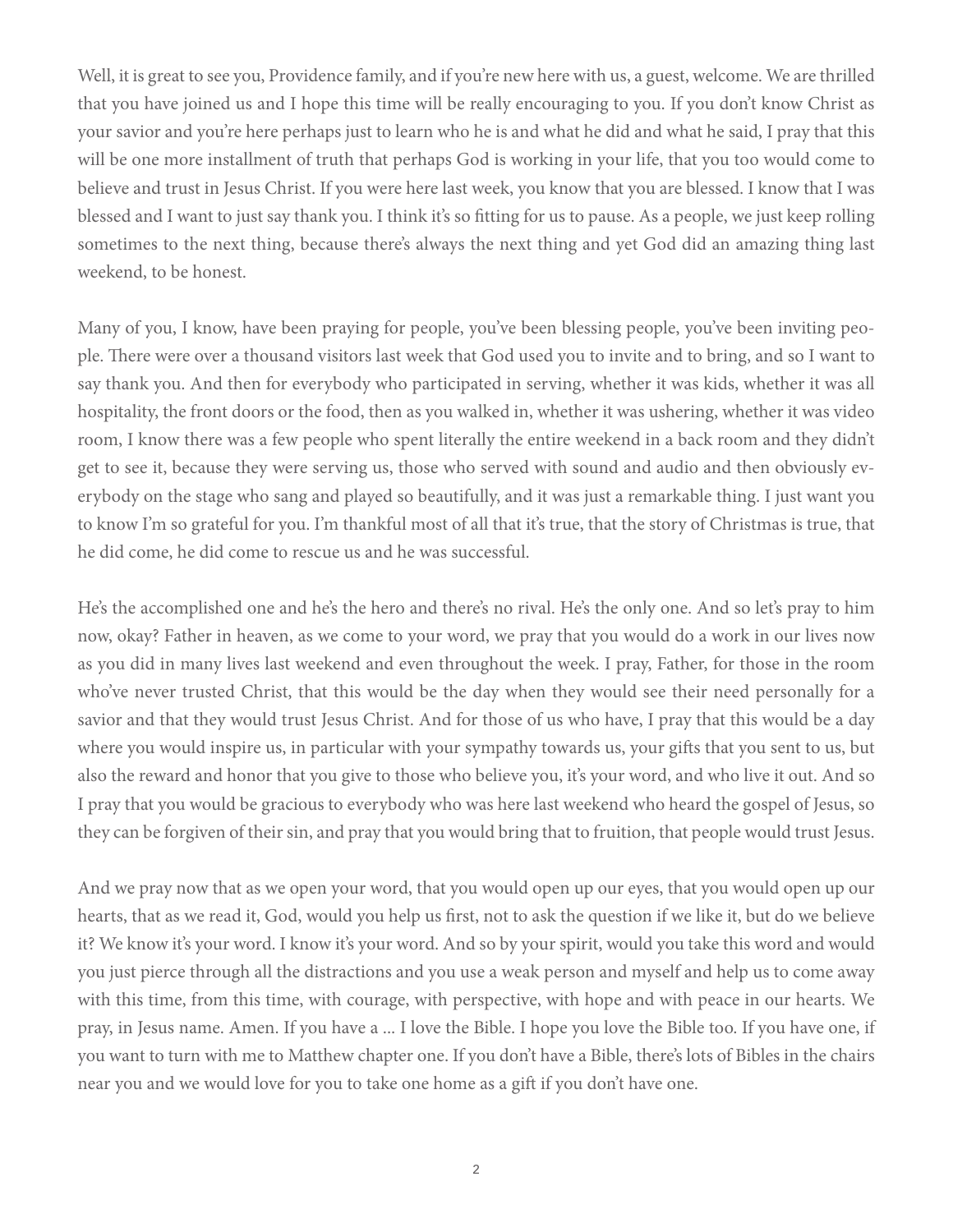We're in a series that's called, I Wonder. The fact is is that we're all amazingly different. We're all unique. He created every single one of us so different and yet we all wonder about similar things. We wonder if we're making good decisions and how those decisions are going to play out. We wonder about our kids and our future and our past. We wonder about our sin and how much impact it's going to have on the rest of our life. We wonder what our future holds. Frankly, the older you get, the more you wonder how long am I going to be here? How long do I have left? When am I going to die? And what's that going to be like? And there's something in each and every one of us, because we know we're not going to be here forever. That there is a point to where we stop building our legacy.

We wonder how we're going to be remembered, because one day we will not be here to add any more contribution to the perception that other people have of us. And so it leads many of us, if not all of us, to wonder, how will we be remembered? I remember years ago, when I was in high school, I ran track and played football and basketball and there was a great big board and it had all the best times for all the events in school history for track and I just assumed, as a freshman, that if I can get on that board, I'm going to be remembered when I get out of this place. And so by the time I was a senior, my name was on that board four times. I was remembered for four years and then my name was taken off on all four times and now I'm nobody, right?

A few weeks ago I was at a funeral and I heard a brother and a sister and they were speaking with such grace and kindness about their father, who had died, and the life that he lived and how that legacy was one that blessed them and their children and so many other people for decades. It's interesting, both of those experiences, they're sobering to me. How quick a legacy can be forgotten and how much I hope to live my life in such a way that my sons would be able to stand up one day and with integrity in their heart be able to speak words of kindness about my life. Every one of us, we want to be remembered. We want our big moments remembered. Perhaps we want our bad moments forgotten, but we also want our misunderstood moments clarified. That's why when something happens and somebody assumes something of us that's not true, we feel obligated to try to clarify, because that may be the last thing they know about us, and we don't want something that's a wrong perception to be the last thing they know about us and so it causes us to feel unsettled.

That's true of us, just imagine what it was like to be Joseph. Look at these words, starting in verse 18, it says, "Now the birth of Jesus Christ took place in this way. When his mother, Mary, had been betrothed to Joseph, before they came together she was found to be with child from the Holy Spirit, and her husband, Joseph, being a just man and unwilling to put her to shame, resolved to divorce her quietly. But as he considered these things, behold an angel of the Lord appeared to him in a dream saying, 'Joseph, son of David, do not fear to take Mary as your wife, for what is conceived in her is from the Holy Spirit. She will bear a son and you shall call his name Jesus, for he will save his people from their sins.' All this took place to fulfill what the Lord has spoken by the prophet, 'Behold, the Virgin shall conceive and bear a son, and they shall call his name Emmanuel, which means God with us.'. When Joseph woke from sleep, he did as the angel of the Lord commanded him, he took his wife, but knew her not until she had given birth to a son and he called his name Jesus."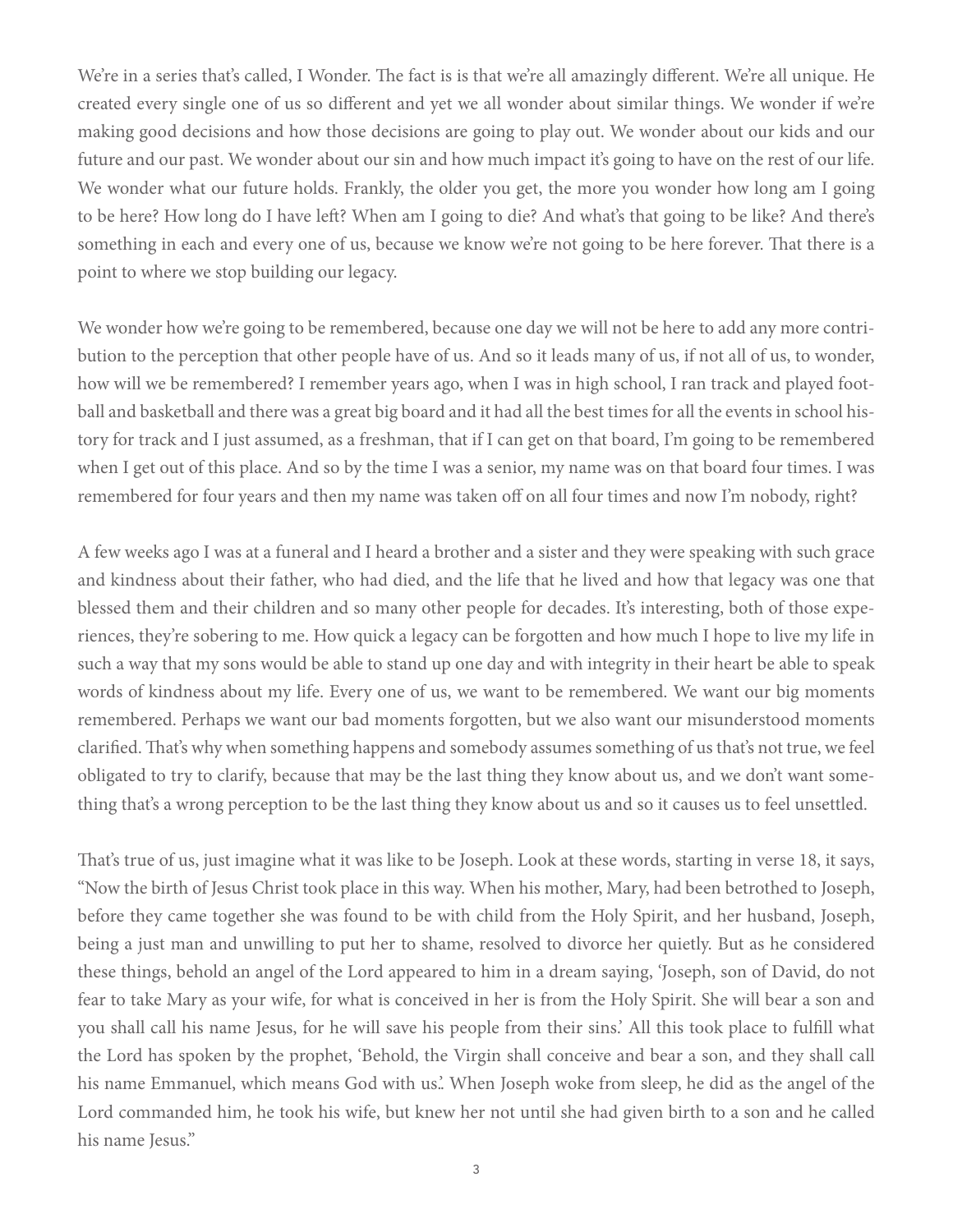Here's the question that I want to seek to answer with our verses this morning, what does God do to create a noble legacy in our life when we are imperfect? When we're weak and unpredictable and sinful, how does God create a legacy in our life that will be remembered in positive terms? In particular, when we've spent so much of our past doing things that are ignoble? I want to show you three things here, hopefully it'll help answer that question. The first thing that God does is this, is he understands. God stands the crisis of guilt in our world. Now I realize that him understanding something may not necessarily do something to us, but I want to show you that that's not the case, that his understanding creates within his heart a sympathy that leads him to move and act within our life. It also leads him to explain the things that he understands because he loves us so much. And so God understands the crisis of guilt in our world.

Let me try to show you this reality in our verses, okay? It says that Mary and Joseph, that they were betrothed. Now we don't do that in our culture. We do engagement. This is sort of like a legal engagement. It was so legal that you had to be actually divorced to no longer be betrothed, and yet when you were betrothed, it was a little less than being married, in that you didn't live in the same place. There was a waiting period basically. And you didn't live together, you didn't sleep together, you didn't make babies together, and you didn't practice making babies together. Betrothal. And during this time, and Joseph knows that he's not been practicing, she gets pregnant. Now, the text does not tell us what went through his mind, but the text does tell us his resolved conclusion of what he needed to do. And when you understand the news that he received and then you understand his decision and you factor in human reality, things that you and I would be processing and thinking, I think we can understand just a couple of things that likely went through Joseph's mind that led him to the conclusion that I need a divorce. I think the first thing was his perception of Mary, "The love of my life has been unfaithful to me."

"You see, she wasn't with anybody else and being conceived as a Virgin isn't typical on the earth, and I know that it wasn't me and so it must have been somebody else." You see, Joseph did like we do, and that is that he put Mary, I believe, in the courtroom of his own pain, his own conscious, his own heart, and he found her guilty. I can imagine that maybe not physically, but his own thought process was, "You were unfaithful to me." I think there was one other factor though, and that is that he was a just man, and a just man, just like any other man or woman, cares about what other people think. I believe not only did he conclude in his heart that she had been unfaithful, but I also believe that he concluded that, "My community is going to condemn me." That just as he put her in his courtroom and found her guilty, like this other picture you're going to see here, I believe that he believed that the community was going to put him in their courtroom and they were going to find him guilty even though he wasn't.

Now, I want you to consider the fact that his pain was as intense as his misunderstanding. Just because he didn't have the reality, he wasn't seeing things as they really were. He was confused about how she got pregnant. There was waves of pain that likely cascaded through his heart. He knew what people would have thought, "Oh, she's pregnant? She's pregnant? Oh my goodness. There's not another guy? Joseph."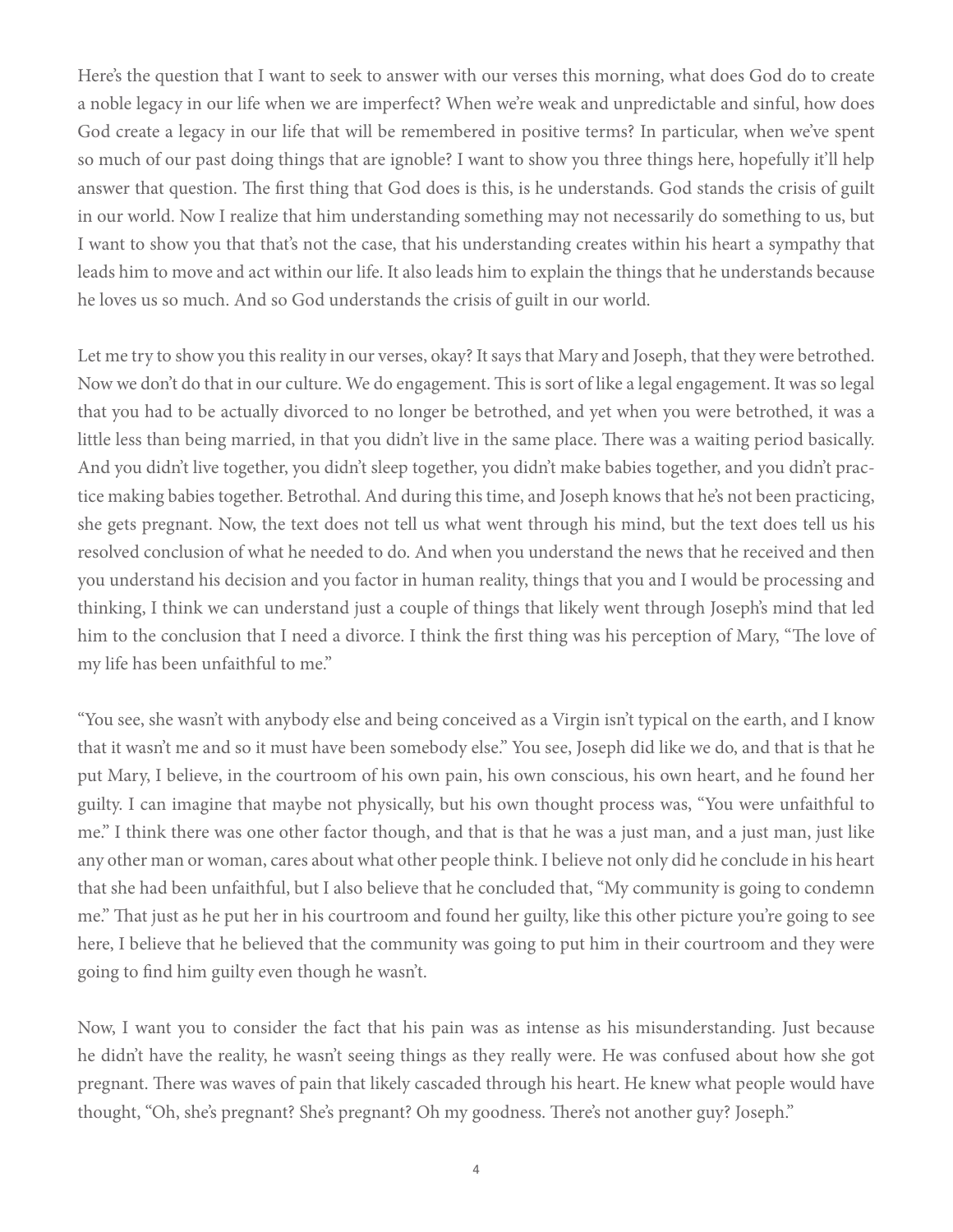And you have to understand that these whispers surrounded Joseph for the rest of his life. You see, decades later, when Jesus was a man, he's walking around and the Pharisee's talking to him, and they're getting more frustrated with him and he's explaining to them that their behavior is actually a cause because of their unbelief and they actually are following their father Satan, and suddenly they get so irritated that they took what they had heard about Jesus and said, John 8:41, "We were not born of sexual immorality." The implication there is that, "We weren't, but we know you were." We know that you were conceived before your parents were married and so for a just man, when it says that Joseph was just, it means he was noble, he was honorable, he was respectable and respected, you have to understand that this would've been a stinger, just as it would be for you and for me.

And so God, in his understanding of the situation, he sends an angel and the angel comes and says, "Do not be afraid to take Mary as your wife." What a thing to say, "Don't be afraid. I know you're afraid. I know your culture. I know the situation. I know there's a canopy of guilt that surrounds you. I know you've done nothing wrong. I know you have a fear, and I'm telling you, you don't have to be afraid." Isn't it amazing, that Matthew was inspired by God himself, and before this event took place, God looked down and said, " [inaudible 00:14:45], there's Joseph. What's a characteristic that we should write within the Holy scriptures that everyone would know about this man before this event?" And they said, "Just." He's an honorable person, he's an honest person, he's a respectable person. And so here he is. He's told by an angel, "Do not fear."

I would hope what you can see in that moment is there's sympathy wrapped up in the heart of God towards what Joseph is going through. Now, here's the good question that you should answer, if they did no wrong, if he did no wrong, then why did he feel any pressure whatsoever? Why did he feel any fear whatsoever? Let me ask you this question, when you are falsely accused, when there's a situation you've done absolutely nothing wrong, you know that your actions are full of integrity and honesty. You may not even have a been there, why does pressure rise in your heart? Why does fear rise in your heart when other people have the wrong perspective of you? Well, to get an answer to that question, you have to understand what God understands, and fortunately, for us, he wrote it down. You see, the Bible begins with special words, "In the beginning, God created the heavens and the earth. He created Adam and Eve in his image and there was no sin and when there was no sin, there was no shame." No shame, no guilt. No guilt, no pointing. No pointing, no judging. They were uncovered, totally vulnerable, and unashamed, and then they chose to sin against God and when they sinned against God, suddenly shamed, swept over their heart, and they felt like they needed to hide.

For the first time in their life, they felt like they had to hide. For the first time in their life, when God walked through the garden, they felt like they had to hide, and so they hid in the bushes, and we have been pointing and hiding ever since. That's why when you're driving down the road and you're even going the speed limit, but you're not really paying attention and you see a police officer, he's not even upset, there's no lights. He just happens to be there. He may not even be in the car. She may not even be in the car. It may just be a police car, and you can feel adrenaline rush through. Why is that? It's because there is a canopy of guilt that we live within.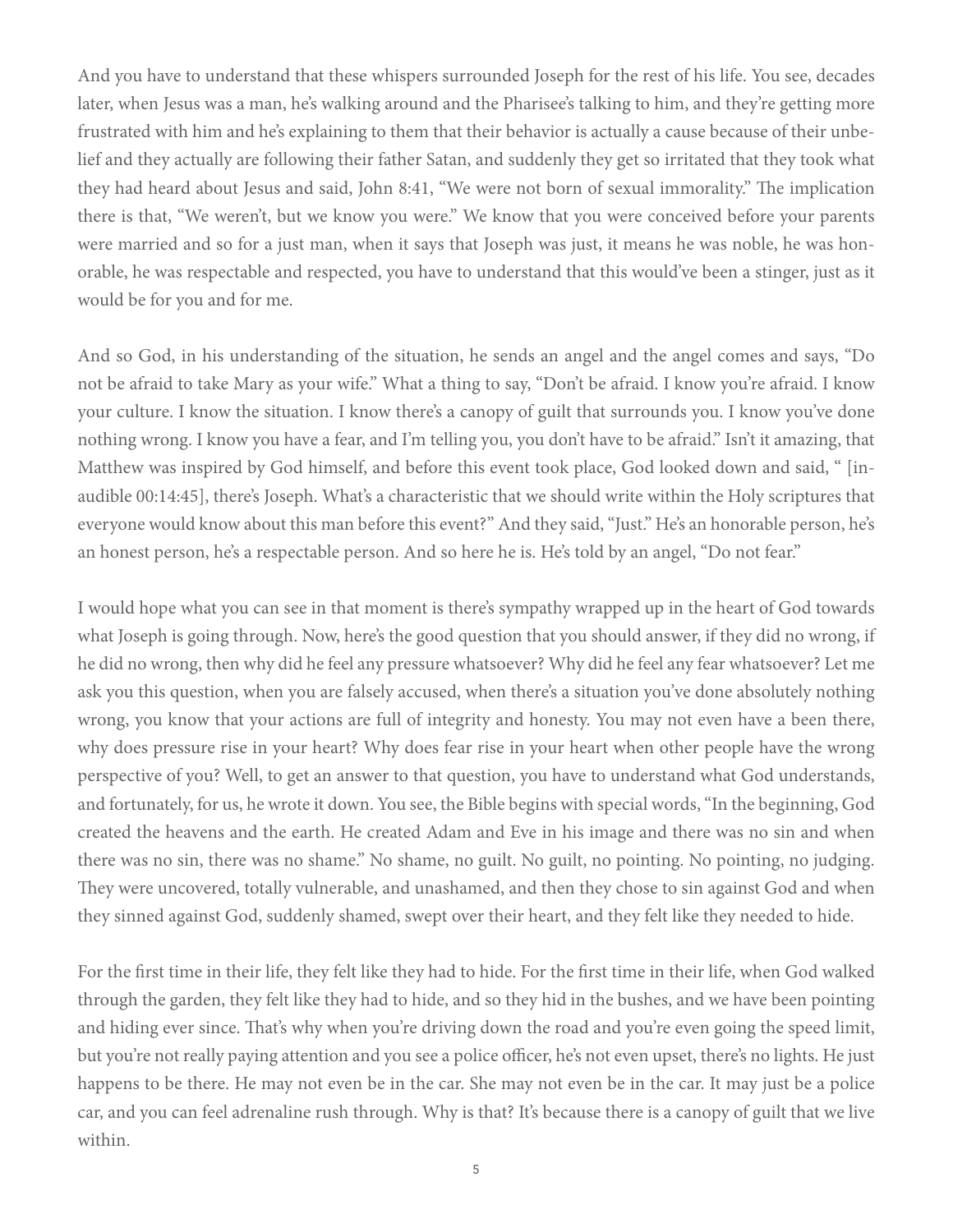Years ago, when I was in college, I stocked groceries in Woods Supermarket, and one time, at the end of my shift, which was in the morning, I worked through the night, and over the loudspeaker I hear, "Brian Frost, would you please come to Mr. Wood's office?" I'm like, "Oh no. What did I do?" And literally, I walk in there, I'm thinking I have not stole anything, I've not cut time. I'm defending myself immediately. And you know what happened when I get up there? I get up there and a few days before, a lady fell in the parking lot and he wanted to commend me for my response and yet the entire experience was one of dread and fear and pressure. Do you know why? It's because even in that moment where there was no guilt of what I'd done then, I know guilt. I've contributed to universal guilt. And the Bible says that once we all became guilty, that there is this cloud, there's this canopy, that literally surrounds all of our interactions with each other. And it causes us to feel pressure and fear. That's why Proverbs 28:1 says, "The wicked flee when no one pursues." When there's wickedness, when there's strains of wickedness within our own heart, nobody's chasing and yet we feel like everyone's chasing.

Guilt forms this canopy, which is why we often live our life feeling like we're on trial. Which is why we have to be so defensive or feel like we have to be defensive. That everything we do in a day is adding one side or another of if we're going to be found guilty or innocent in the court of public opinion. But this was not his plan. We can't even imagine life without this, and yet this was not his plan at all. This is one thing that I cannot explain about heaven, what it would feel like for us not to have that canopy over our heads, but I can simply tell you, it's going to be true. We will walk through heaven and we will not feel like anybody is accusing us. Nobody will second guess our decisions. Nobody will question our motives. Can you imagine? Can you imagine the freedom? Now, before we talk about the solution to this, let me just encourage us as the people of God who have a Bible in our hands, let's be wise and let's consider the burden that everybody carries.

We should understand, as the people of God, this is the reality of the world. And if we can understand this, then we can understand things about other people. We can understand, first of all, that everybody is guilty before God. We all have sinned and fallen short of his glory. We are guilty. Knowing that, we can also understand that everybody, to some degree feels like a defendant. If you feel like you're a defendant, you feel anxious and you feel tired. Think, if every single day of your life, you had to go to an actual, physical courthouse where you were the defendant and you had to go there every single day. You'd feel anxious, wouldn't you? It'd be exhausting, and yet this is the reality. This is why everybody's so anxious in the world. This is why we're all so tired. Everybody's guilty, everybody feels like a defendant, and everybody cares how they'll be remembered.

And if we will remember that this canopy exists over all humanity, don't you understand that it will make us wise in our interactions with others. It'll help us to be careful in how we communicate to others, knowing that if I come in and I talk about something, they may mistaken that I'm accusing their motives. It'll help you think about the best way to communicate. It'll reduce strife in your relationships with others, if you can compensate for this. If you can be kind and wise, it'll help you to be slow to judge what you cannot see in other people.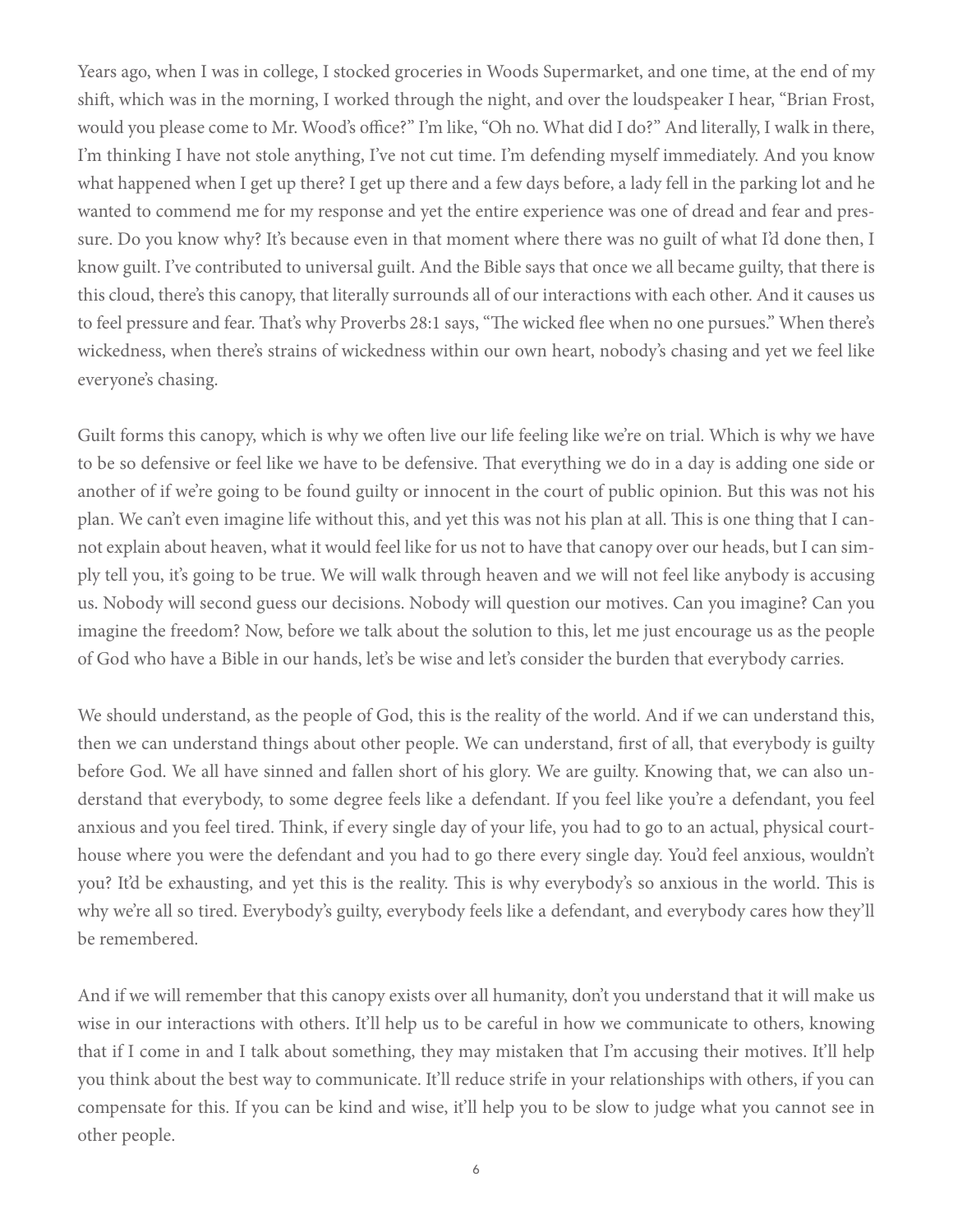You ever thought about everybody who naturally assumed Joseph was the father was wrong, and he heard the whispers his whole life.

And by considering this burden, one other thing will take place and that is that we will become people who are quick to talk about Jesus. And the reason is because the second point is true, and that is that God sent Christ to remove condemnation from our heart. He understands this crisis of guilt that surrounds us, but then the second thing he did was he sent his son into the world to make things right, and to remove that canopy and that condemnation from our own heart. [inaudible 00:22:40], it says that that which is conceived in her is from the Holy Spirit. You see the Virgin birth, for some of us in the room, you think, is that really a big deal? Let me tell you something, it's a big deal. It is a really big deal, and you know why? Because the savior, who can stand between God and man, has to be fully God and fully man.

If Jesus was the actual, physical son of Mary and Joseph, he's a man who can stand only before man. But he's the son of God, the Holy Spirit, God and Mary. He did a miracle. Jesus was conceived within the womb, as a miracle. He grew up so that he could be a mediator between God and man, which is why his name is Jesus. Jesus means savior. He was named that because he was going to save us, his people, from our sins. This is why he came. Romans chapter three says it this way, "For all have sinned and fall short of the glory of God." What that means is that if you feel before God, it's because you are, and so am I. We're guilty before God. He's Holy and we're not. We're guilty. That would be bad news if it ended there, but it doesn't end there. He keeps going and he says, "And are justified by his grace as a gift." That we're justified means to be declared innocent. How can God, who is just and holy, look upon sinful people and declare them innocent? Like we call that a bad judge, right? If you go down here and there's a judge who knows I'm guilty and yet declares me innocent, we're supposed to look at that and say, "Hey, what gives? That's not right."

And yet this is precisely what he did. And so he had to do something before he declared us innocent, and what did he do? He goes on and he says, "How did he do it? Through the redemption that is in Christ Jesus, whom God put forth forward as a propitiation by his blood." You know what that means, that word? That's a big word. It means substitute.

That God almighty sent Jesus Christ, the perfect son of God, to this earth, and he recognized that there was a price that we could not pay that need to be redeemed, and he paid that price with the blood of Jesus Christ. The Bible says that when we trust Jesus Christ, not only does he remove our sin, but he gives us the righteousness of his son, and therefore a just God can look at people who now have their sins removed and who now possess the perfect righteousness of Jesus Christ and he can say what? You're innocent. This is the gospel. This is the hope that we have and this is the only hope you have of getting out of the courtroom of life. Don't you see? Don't you see that trusting Jesus Christ is the only door out of the courtroom of public opinion? It is the only door out of a life full of exhaustion and anxiety. It is the only door. It is Jesus Christ. He is the way, the truth, and the life. Faith in Jesus is the only exit.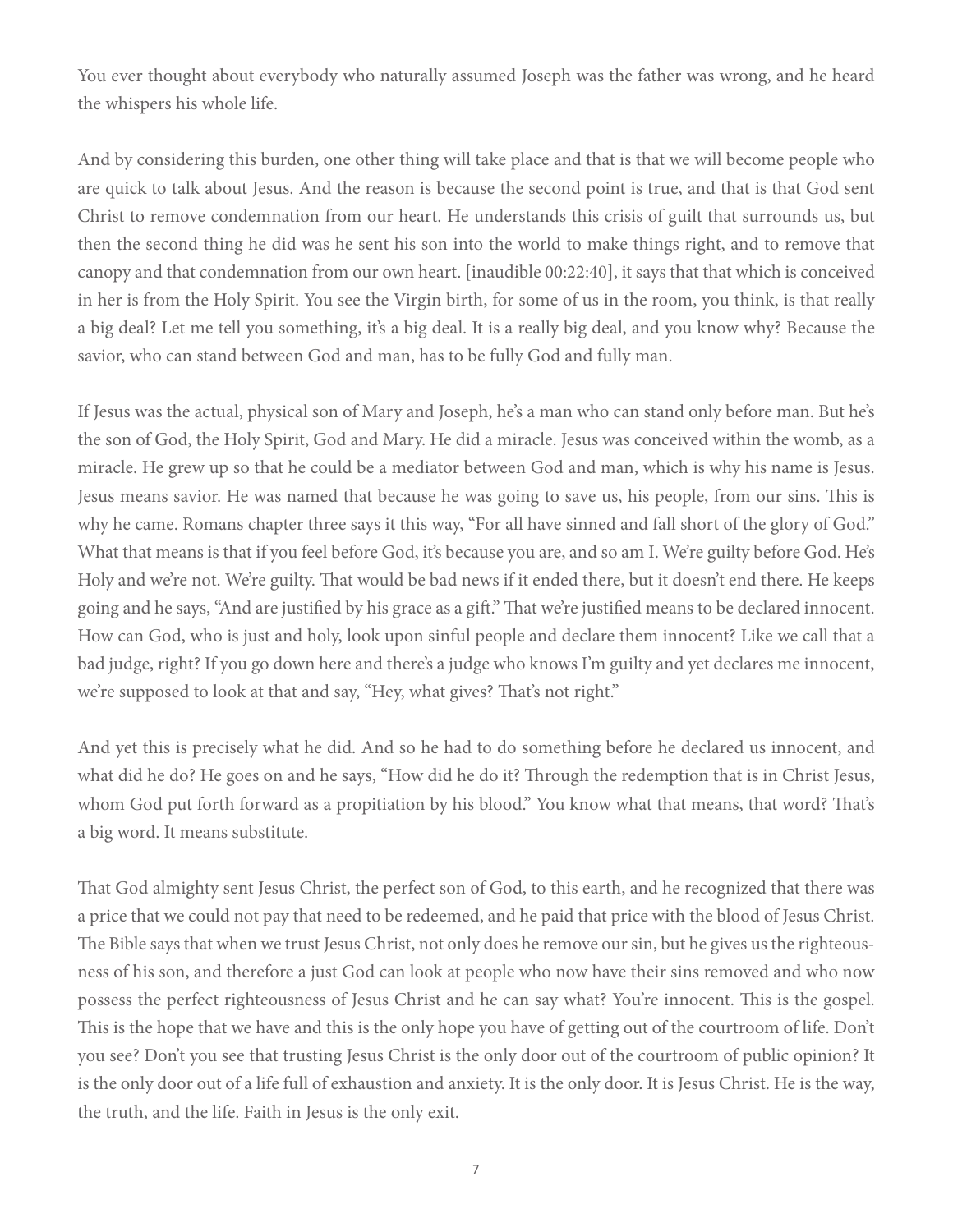And some of you say, "But you don't understand how sinful I am." Oh, I know, you're a mess, and so am I. When we say that, what we're not thinking about, though, is how powerful is the blood of Jesus Christ? And so embedded in our own text here is an amazing story.

You can't see it, you can only see a portion of it, but there's a guy in the Old Testament, his name is Ahaz, and Ahaz is a moral mess. Ahaz is also the King of Israel, so he had authority in being a moral mess. He had resources and affluence in order to fund his moral mess. And that's exactly what he did. He built a factory that would build idols, wood and stone idols. He stationed them all over his entire nation. Some of those idols, those false idols, they had to be worshiped in a particularly savage way, and that was you would take your infant son or daughter and you would burn your children as a sacrifice unto death. And the King of Israel did just that. We don't know how many, it just says sons, plural. He locked the temple doors for being anyone to worship God. This was simply a sampling of Ahaz's life. And yet God had such mercy on him. One day, two armies, they were coming to invade the nation of Israel and there he was, terrified. He knew that he didn't have the army. He knew that he would likely be killed. And so God, in all of his grace and his mercy, he sends a prophet named Isaiah. Isaiah comes to Ahaz and he goes, "I have good news, God is going to protect his people."

And God knew that he needed a sign in order to give him hope. And so he says, "I'll tell you what, ask me for a son. Go ahead and ask me for something as just proof that God is going to protect and these two armies are not going to come." Well Ahaz didn't want to play his game. He says, "No, I'm not going to ask for a sign." He says, "Well, I'll tell you what, God's going to give you a sign anyway. Behold, the Virgin shall conceive and bear a son and you shall call his name Emmanuel." Isaiah 7:14, don't you see that Ahaz was one of the worst characters in biblical history and he was the very first to hear the promise of a Virgin birth. Don't you see this as hope for you and me? You see, whether your moral mess is like Ahaz, or whether your moral mess is like Joseph. Here we have an unjust man and we have a just man, and yet they both need a savior. You're somewhere in that spectrum, between nobility and the way you live your life, and yet there's still guilt that surrounds your heart.

Whether you're a moral mass and everybody knows it, and you know it, and you need something, a solution, in order to save you from the guilt, I want you to know that it's only Jesus. And so I encourage you this morning to trust Christ and believe his declaration of innocence. You can stop hiding this morning behind see-through bushes. You can trust Jesus Christ by admitting that you cannot save yourself, by placing your faith in Jesus Christ, and by confessing him Lord of your life. I urge you to do that right now, but here's the amazing thing, some of us in the room, we've already trusted Christ, we've already been declared innocent, and yet we live as though we have never heard that as true. And I urge you this morning to believe God's declaration of innocence over your life.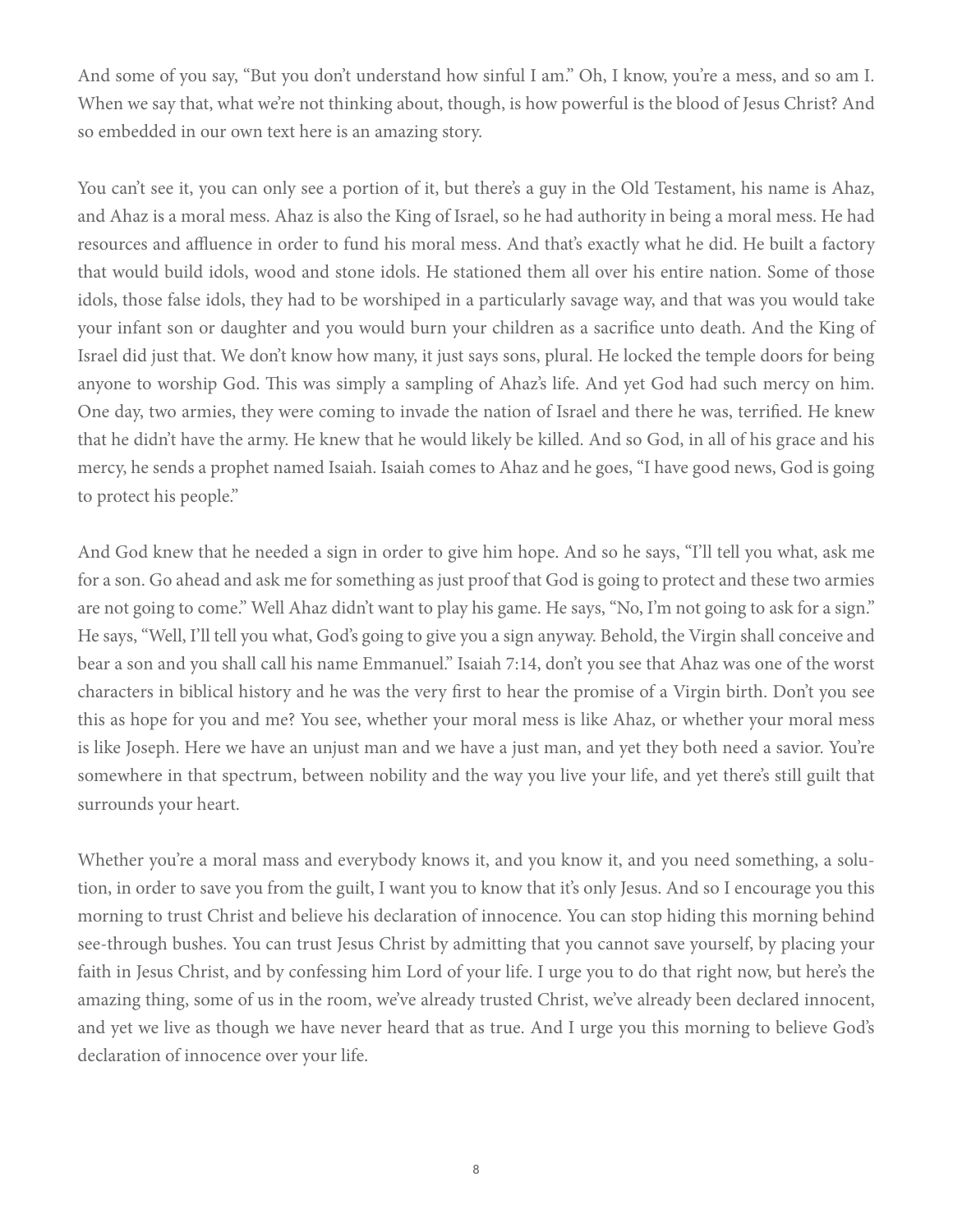You see, Romans 8:1 says, "There is, therefore, now no condemnation for those who are in Christ Jesus." Now, I showed you these same images a few months ago, but I didn't show them in the context that we see here. I want to show to you again. Every single one of us before Christ, we're like this first bucket, and that is sinfulness. It represents sin. There's filth, there's dirt, there's stuff in our past and in our present. There's things that we're doing that cause us to be morally compromised. Well, the gospel says that Jesus Christ came to this earth, he died on a cross, he rose from the dead, and those who believe in him will be forgiven, and so this is the bucket that represents forgiveness. He takes all of that dirt and he takes it all away. But you know the Bible doesn't say we're only supposed to be forgiven.

It says that we must be perfect, we must be righteous in order to get to heaven. You can't have zero in the moral bank to get to heaven. He doesn't just take a negative deficit and bring us back to \$0. What does he do? He justifies us. And this is the picture of being justified. Whereby his righteousness, he fills us to the top. And don't you see that Satan wants to continue to accuse you and cause you to live under the strain and anxiety of guilt. And how he does it is this, when you live in sin and you look like that first bucket, he says, "Don't you see how nasty you are?" And sometimes, when we're only banking on forgiveness, Satan can come, and he says, "Don't you see how empty you are? Oh, you're not a mess anymore, but you don't have what it takes."

But don't you see what Jesus has done? Because he died and rose again, he's literally filled our tank with righteousness overflowing. I urge you to believe it's true. How do you know if you're believing it's true? It's the second half of Proverbs 28. 28:1 says, "The wicked flee when no one pursues." Remember? But notice the other half, it says, "But the righteous are bold as a lion." You know what that means? That doesn't mean that when we know Jesus Christ, we get to growl at people and chew at people and hunt people. What does it mean? It means when a mouse of a man or a woman or an evil being would come and make accusation to us, a lion simply looks at the mouse and says, "Get out of here. There's confidence in the way that we live our life, because we're no longer in court.

Well, there's one other thing I want you to see, and it's so true of so many of you in the room and that is that God honors obedience that springs from faith, and this is what happens when you hear the word of God. You see, one simple night of hearing a word from God crumbled Joseph's resolve to divorce Mary. I hope this has happened in your life. Some of you I know it has. You've told me it has, where you're reading the scriptures and for whatever reason, on a particular day, God speaks to you and you have such resolve of what you know you're supposed to do. You believe what's there and it causes you to step out in faith and obedience and it changes the course of your life. He gives you courage. This is what happens when you read the scriptures, it gives you clarity for life, but it also gives you courage to go about living your life in a way that's going to honor the Lord.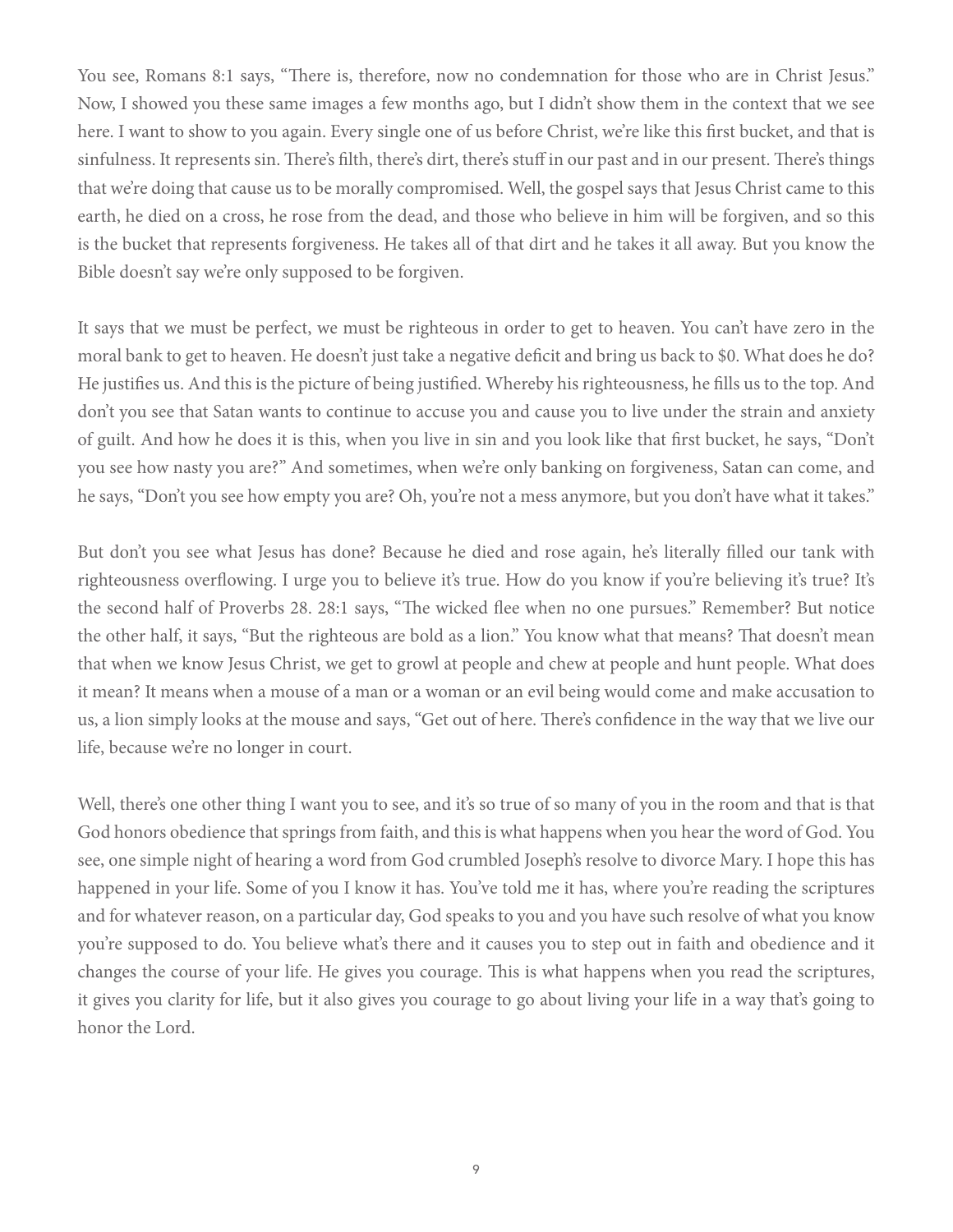And in one given night from hearing God's word, Joseph's view of marriage changed, his view of Jesus changed, his view of his own special role in life, has purpose in life, it all changed when he heard and responded to the word of God. It says that Joseph rose and he did as the angel commanded and married Mary. Don't you see all the things that he let go of? He let go of fear and he let go of his plans. He let go of his reputation. He let go of the voices of the villagers. And with each letting go, the steel of his own soul became stronger and stronger. They would serve as the shield for Mary and Joseph, and getting away from the harm of Herod and moving to Egypt and moving back to Nazareth and standing near and around and with Mary in a socially compromising, embarrassing situation. Don't you see, that as a result of faith-inspired obedience today, 2000 years later, we remember Joseph as a man of honor. God does not always give you an honorable legacy while you're alive. He doesn't.

There's a good chance that Joseph died when everyone else still thought that he was not as just, he was not as noble as everyone was made to believe. But here we are today. God has secured a novel legacy for a normal man like Joseph, and he'll do the same thing in your life and mine. Let me encourage you to give yourself to hearing and believing God's word. Oh, I know some of you have. I look around this room and I see different people. Different people who, sometimes it's fascinating, it comes on the heels of failure. Some of you, you're in the middle right now of an absolute deep, moral pit. You open up the scriptures and it says you need to confess your sin to people you love and you go and do that, and you begin a new chain, a new legacy, that people will remember.

Some of you in this room, you've heard within the scriptures, you're supposed to serve in this way, you're supposed to be generous in this way, you're supposed to teach children, you're supposed to teach adults, you're supposed to care for people in this way, and as a result of what you've heard within the scriptures and God's placed upon your heart, your faith in it, it looks a whole lot like obedience. And it's creating a legacy of love and mercy and kindness and generosity that other people one day will remember. This is what God does. He sympathizes with our world and then he sends his savior into our world. And then for those who believe him, he takes our very life, he helps other people, and he secures a legacy, a legacy that we all want. And so I command you to the word of God and to believe in him.

Let's pray. Father, I ask that you would work in the lives of people right now who are considering trusting you. And I pray that you would work in the lives of people who have trusted Jesus as savior and yet live their life as though they've not been justified. I pray this morning that you would help us to release the fear of what other people think. I pray that you would help us as the people, people who have the scriptures, to be wise in the way that we interact with one another, sensitive to the reality of a world of guilt. And I pray, father, that you would build in our life a legacy that only you can, that would flow out of faith and love. And so now as we sing and give, we pray that you would be worshiped and we pray all of this in Christ's name. Amen.